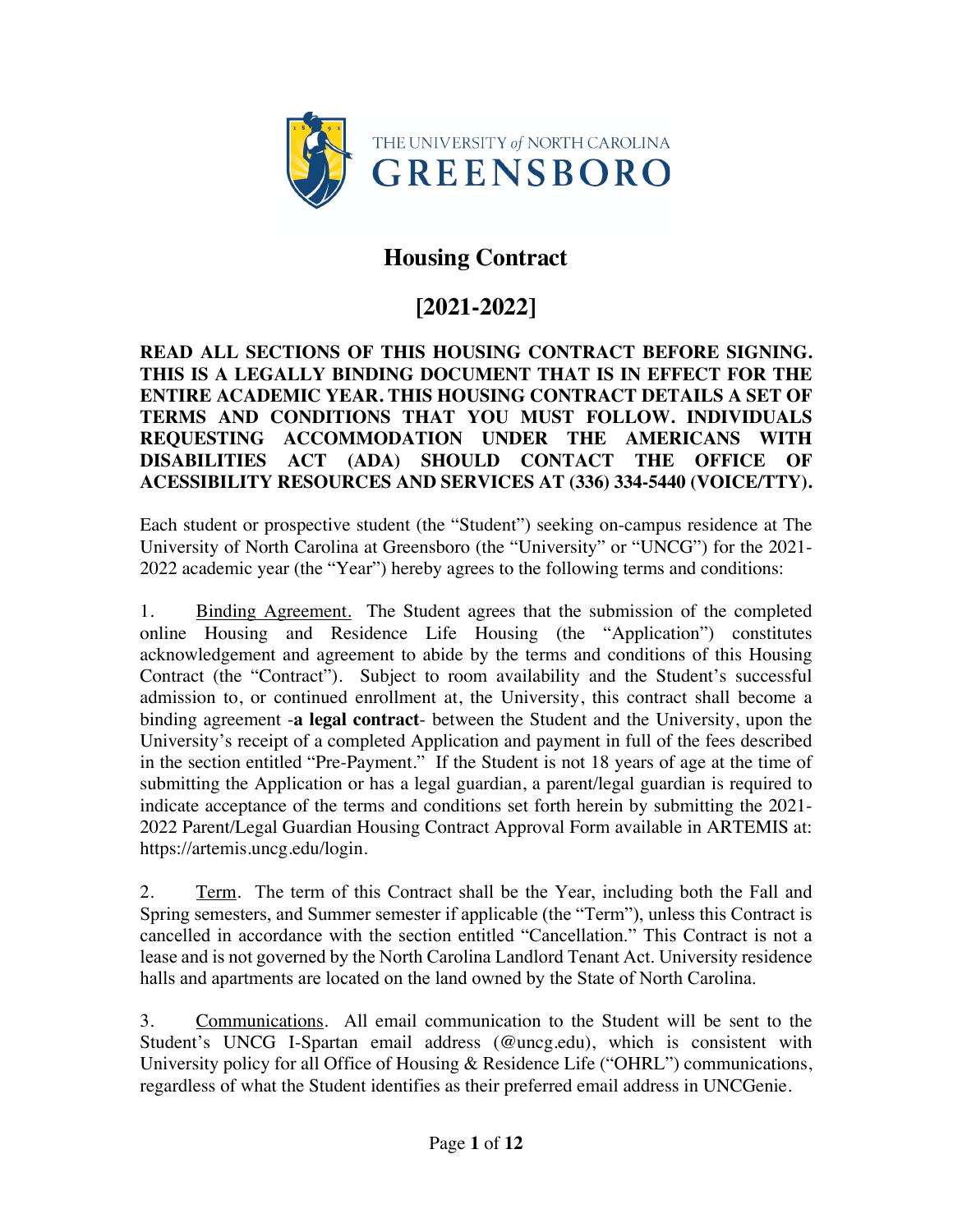### 4. License.

a. This Contract grants the Student a license for secondary temporary use of campus residence facilities and services in connection with the pursuit of an education at the University ("residence rights") and confers no residence rights on any person who is not enrolled and in good standing at the University. Only those Students admitted to the University, or a currently enrolled Student at the University, are eligible to obtain the residence rights conferred by this Contract.

b. The Student's residence rights under this Contract may be revoked at anytime due to: the failure to maintain enrollment as a student at the University, failure to meet academic requirements at the University, the imposition of disciplinary sanctions, or termination of this Contract by the University after the Student's breach of this Contract in accordance with the section entitled "Termination."

c. This Contract is for the Year only. The Student is not guaranteed housing for future academic years. A new Contract will need to be signed and agreed to for future academic years and/or summer session housing.

5. Eligibility. The Student must be enrolled at all times in at least one (1) course in a degree-seeking program at UNCG during the Fall and Spring semesters (and Summer, if applicable) and be at least 17 years of age on the first  $(1<sup>st</sup>)$  day of the semester in order to maintain eligibility for assignment and to reside in the residence halls. If the Student fails to maintain enrollment for classes at any point during the Year, for any reason, their housing assignment will be revoked and they will be required to vacate their residence hall assignment and return their room key to the OHRL within 48 hours of notification. Discontinued enrollment, for any reason, including, but not limited to, dismissal or suspension. will not terminate the Student's responsibilities under this Contract, nor will there be a refund of housing charges during the period of nonenrollment [KB1], except as specified in the section entitled "Cancellation."

## 6. Campus Safety.

a. The University, in its sole discretion, may cancel this Contract, when the University has reasonable cause to believe that the Student's continued presence in campus residence facilities presents a risk to the safety or health of the residential community, or presents a reasonable likelihood of imminent injury or disruption of normal residential activities.

b. All specific health and safety requirements for COVID-19 testing, symptom tracking, contact tracing, social distancing, limits on gatherings, wearing a face covering, disinfection protocols, limitations on guests in the residence halls, and quarantine and isolation requirements are posted on our **Covid-19 Updates** website and may be updated as needed by the University.

1. The Student will be required to be tested for COVID-19 upon arrival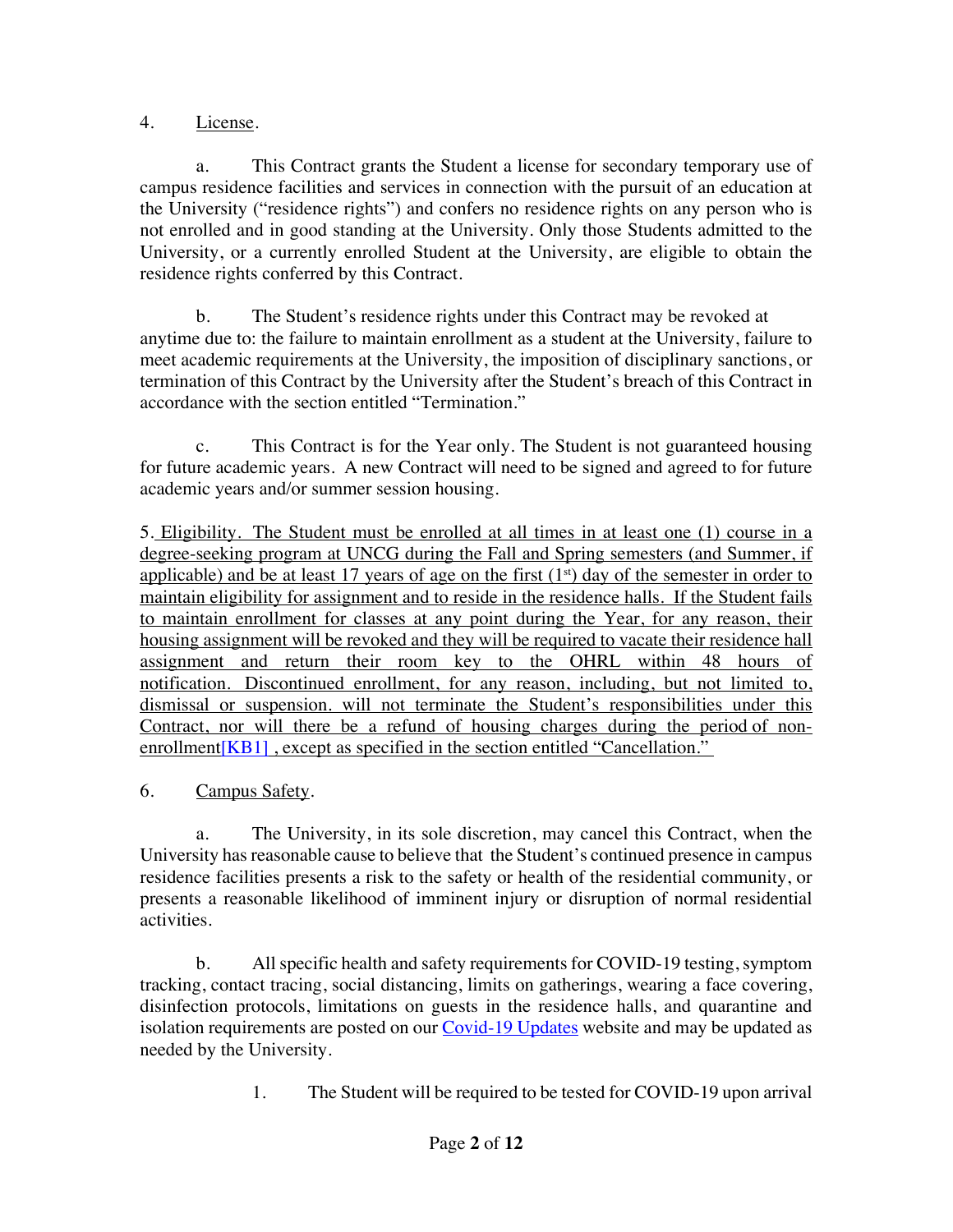to campus or at the beginning of each term. If the Student is tested within 72-hours of their assigned move-in timeslot for the Fall semester, they may present the results to the University at move-in. Determination of acceptance of results will be determined by the University's COVID-19 test administrators. The University may also mandate that the Student be tested for COVID-19 at any other time during the Year if the University, in its sole discretion, believes there is a risk of infection.

2. The Student must always practice social distancing. This includes, but is not limited to, in the common spaces, bathrooms, laundry rooms, and lobby areas of the residence halls. Face covering that cover the Student's nose and mouth are also required when moving throughout the residence halls.

### 7. Occupancy.

a. The Student's right to occupancy shall coincide with the University's academic calendar for the Year and begin no earlier than the first day the halls are open for each semester, with such date and time to be announced prior to each semester. The deadline for check-in is 5:00 p.m. the day prior to the first day of classes each semester. Failure to timely check-in may result in a housing reassignment, or cancellation of housing in accordance with the section entitled "Cancellation." However, the Contract will remain in force. **Prior written notice is required to hold a reservation after the check-in deadline.** "Occupancy" commences upon issuance of the room key to the student.

b. In accordance with the University's academic calendar, residence halls are closed at the end of each semester and during official University holidays and breaks at a time and date specified by the OHRL. Closing times at the end of each semester are for those students participating in commencement exercises. All other residents are expected to vacate within 24 hours of the end of their last examination. Special purpose organizations may coordinate with the OHRL to establish different occupancy periods on behalf of the Student.

c. At the end of the Term, OHRL staff will enter the Student's housing assignment as the Student vacates the premises for inspection and cleaning purposes in order to prepare for the next occupant of the space.

d. The Student's housing assignment may only be occupied by the Student and the roommate(s) officially assigned by the OHRL. Neither housing assignments nor this Contract are transferable; occupancy by another student or other person without authorization is prohibited.

e. **In most instances, two students will be assigned to occupy all designated or structural double occupancy rooms in the residence halls**. In the event that the Student's roommate(s) moves out of the room during the academic year, OHRL reserves the right to assign a new roommate or to reassign the Student to another room in order to consolidate space. At the sole discretion of OHRL, the Student MAY be offered the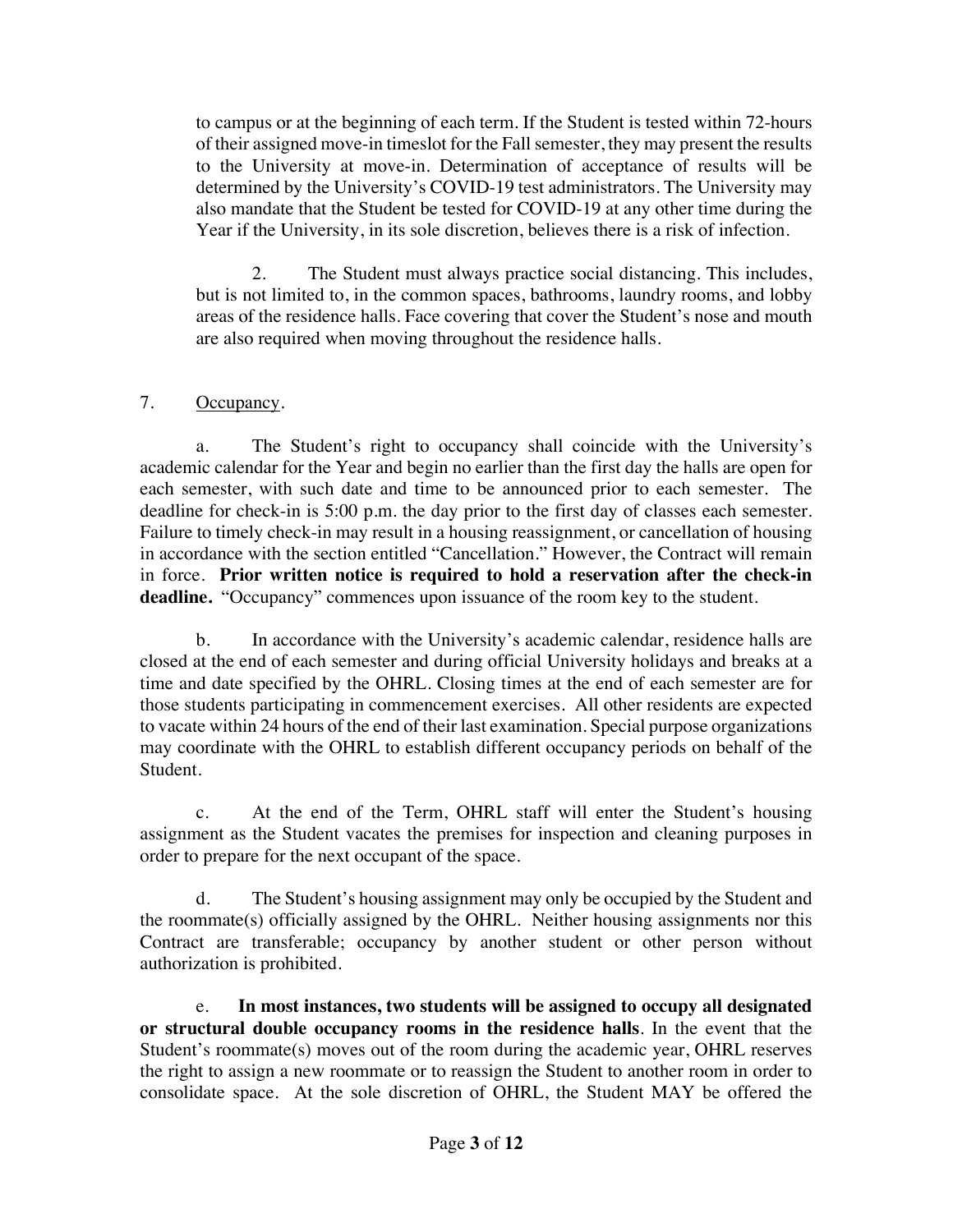opportunity to occupy the room alone at the higher fee rate for single occupancy. Otherwise, the Student must agree to accept an assigned roommate. During periods of high demand for on-campus housing, some single and/or two-person rooms, as well as some community rooms, may be designated for additional occupancy.

f. Due to health standards and possible inconvenience to other residents, possession of pets of any kind in any campus housing space is prohibited including, but not limited to birds, cats, dogs, or other animals. Should an animal be discovered in a residential facility, the animal shall be removed immediately, and the Student shall be responsible for all damages resulting from the animal, including the cost to replace carpeting and flooring. Notwithstanding anything herein to the contrary, service animals and emotional support animals are permitted in residential facilities in accordance with the Americans with Disabilities Act and the Fair Housing Act, provided that the Student first register a service animal and seek approval of an emotional support animal with the University's Office of Accessibility Resources and Services.

8. Pre-Payment. The Student shall pay a non-refundable payment of \$200.00 along with the Application (the "Pre-Payment") or receive a waiver for the Pre-Payment according to criteria established by the OHRL available on the OHRL website (http://hrl.uncg.edu). The Pre-Payment is non-refundable and will be applied toward the Spring semester rental charges for the Term. Pre-Payments must be made by the deadlines established by the OHRL in order for the Student to be considered to have a completed Application and therefore, be eligible to receive a housing assignment in a residence hall. **The University will not consider any Application that is not accompanied by full payment of the Pre-Payment.**

9. Meal Plan. The Student must participate in an appropriate meal plan, as defined by completed credit hours or assigned location, offered by the University. The Student shall refer to the OHRL homepage (http://hrl.uncg.edu) to select the appropriate meal plan.

10. Payments.

a. The balance of room and board fees are due and payable with the payment of tuition and fees to the University Cashier's Office pursuant to the deadlines established by the University.

b. All other charges must be paid to the University Cashier's Office pursuant to the deadlines established by the University. Failure to pay outstanding charges may result in the Student being prohibited from registering for classes, being issued transcripts and other records, or being removed from housing.

11. Room Assignments. This contract is for space in the residence halls, not a specific hall, room, or roommate. Although every effort is made to honor specific room, roommate, and residence hall assignments and requests made by the Student, space limitations and high demand for specific halls may prevent the University from accommodating such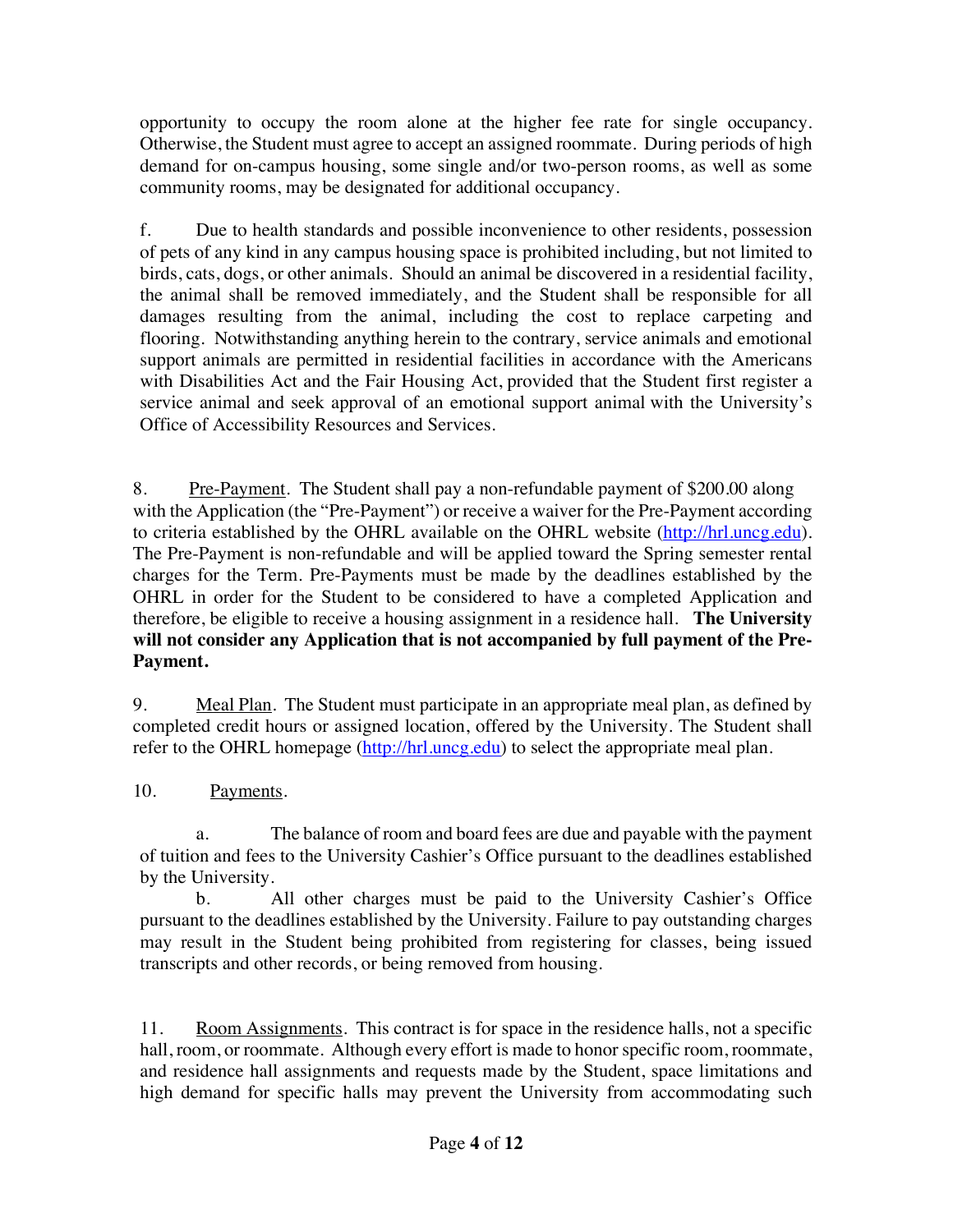requests. Assignments are made consistent with the University Policy on Discriminatory Conduct, which prohibits unlawful discrimination based on the following protected classes: race, color, genetic information, national origin, religion, sex (including pregnancy and pregnancy related conditions), sexual orientation, gender identity, age, disabling condition, political affiliation, and veteran status.

(http://policy.uncg.edu/discriminatory\_conduct/).

12. Housing Accommodations. In accordance with the Americans with Disabilities Act, the Student may be entitled to reasonable housing accommodations upon submission of all required documentation of a qualified disability to and as requested by OHRL and/or the Office of Accessibility Resources and Services.

# 13. University Liability.

Although precautions are taken to maintain appropriate security, the University assumes no responsibility for injury to persons, or loss of or damage to items of personal property that occur in its buildings or on its grounds, prior to, during, or subsequent to the terms of this Contract. This includes, but is not limited to, damage, loss, fire, water damage, theft, or flooding. The Student (and HIS/HER/THEIR parents or legal guardians) ARE STRONGLY ENCOURAGED TO PURCHASE AND MAINTAIN APPROPRIATE INSURANCE TO COVER SUCH LOSS OR DAMAGE.

In addition, the University shall not be liable for any failure to perform its obligations where such failure occurs as a result of Acts of Nature (including fire, flood, earthquake, storm, hurricane or other natural disaster), war, insurrection, military or usurped power or confiscation, terrorist activities, government mandate, blockage, labor dispute, strike, lockout or interruption, failure of electricity, declaration of national or state emergency, or closure required for health or safety reasons, such as outbreak of a serious contagious disease.

14. Student Liability. The Student is responsible for the condition of the assigned room and all furnishings therein and shall reimburse the University for all damages to or loss of these furnishings beyond ordinary wear and tear. The Student may be charged for damages to the common areas in that area. The following terms and conditions apply to the Student's liability:

a. Room Furnishings. Any room furnishing added by the Student must be free standing, and no part of one's personal furnishing may be attached, wedged, or secured in any manner to the ceiling, floor, walls, doors, or University furnishings in the room/apartment. No item may be placed that obstructs direct access to the doors or windows, thereby hindering evacuation. No University furnishings or equipment/appliances may be altered from their intended design or removed from the room by the Student or the Student's guest(s).

b. Space Alternations. The Student shall not make any alterations or Improvements, which may include: painting, wallpapering, drilling of holes, nailing,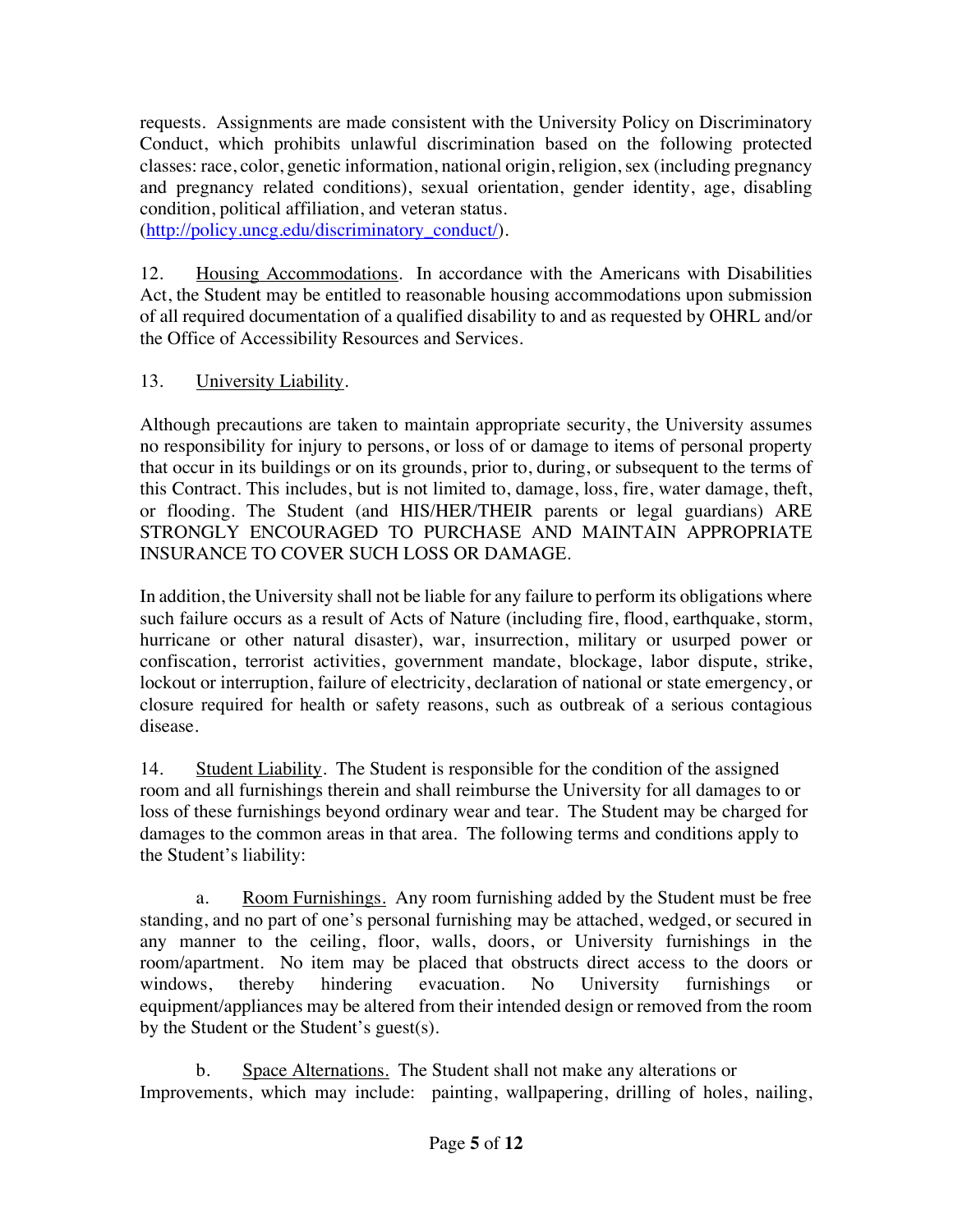attaching of screws, installing of antennae or phone outlets, defacing or otherwise altering the premises, of any walls, fixture, appliances, or equipment owned by the University. The Student will be held liable for damages or injuries caused by any alterations made without approval. The cost of repairing damages will be assessed to the resident. No common area furniture may be taken from any public space and placed in student rooms/apartments or moved to other locations. No personal property may be stored in public areas.

c. Room Condition Reports. At the time of occupancy, the Student will complete a Room Condition Report (RCR) online at hrl.uncg.edu that will become part of this contract. This is the Student's opportunity to note any damage to the room, to ensure they are not held financially responsible upon check-out. Any damages beyond natural wear and tear will be charged upon check out to the student. Students vacating rooms are expected to clean-and remove all trash and personal belongings from the occupied room and/or apartment or suite and officially checked out by a designated staff member.

d. Common Area Access  $&$  Usage. Students shall have equal rights to the use of common spaces and agree to use all common areas in a prudent, inoffensive and non-dangerous manner and in compliance with the community policies and will respect the rights of other students in such areas. These facilities include, but are not limited to, apartment living rooms, kitchens, bathrooms, laundry rooms, and community rooms. University Housing may impose restrictions on the use of the common areas, as deemed appropriate.

e. Safety. All stairs, landings, and breezeways must be kept clean and free of obstructions at all times. The University reserves the right to remove any obstructions that might create unsafe conditions and/or are unsightly. Specifically:

- 1. Bicycles must not be stored in the breezeways or stairwells and must be stored either in the room/suite/apartment or at a bicycle rack.
- 2. Other objects must not be left on the breezeways or stairs and may be removed by staff.

f. Grills. Individually owned grills, smokers, hibachis, and other outside cooking appliances may not be used or stored on the premises.

g. Guests. The Student will be held responsible for abiding by all University and OHRL policies and for informing their guests of said policies. The Student will be held responsible for the behavior of their guests within the residence halls. Violations of any of the provisions of this Contract or those outlined in *the Student Policy Handbook* (http://sa.uncg.edu/dean/additional-policies/) and the *OHRL Policies & Procedures* (https://hrl.uncg.edu/go/policies-and-procedures/), or any other official University policies or procedures, including, but not limited to, the University's COVID-19 procedures, will be considered a violation of the Contract and grounds for removal from University housing. Violations will be referred to the appropriate University personnel for disciplinary action and may also be referred to law enforcement officers for investigation and prosecution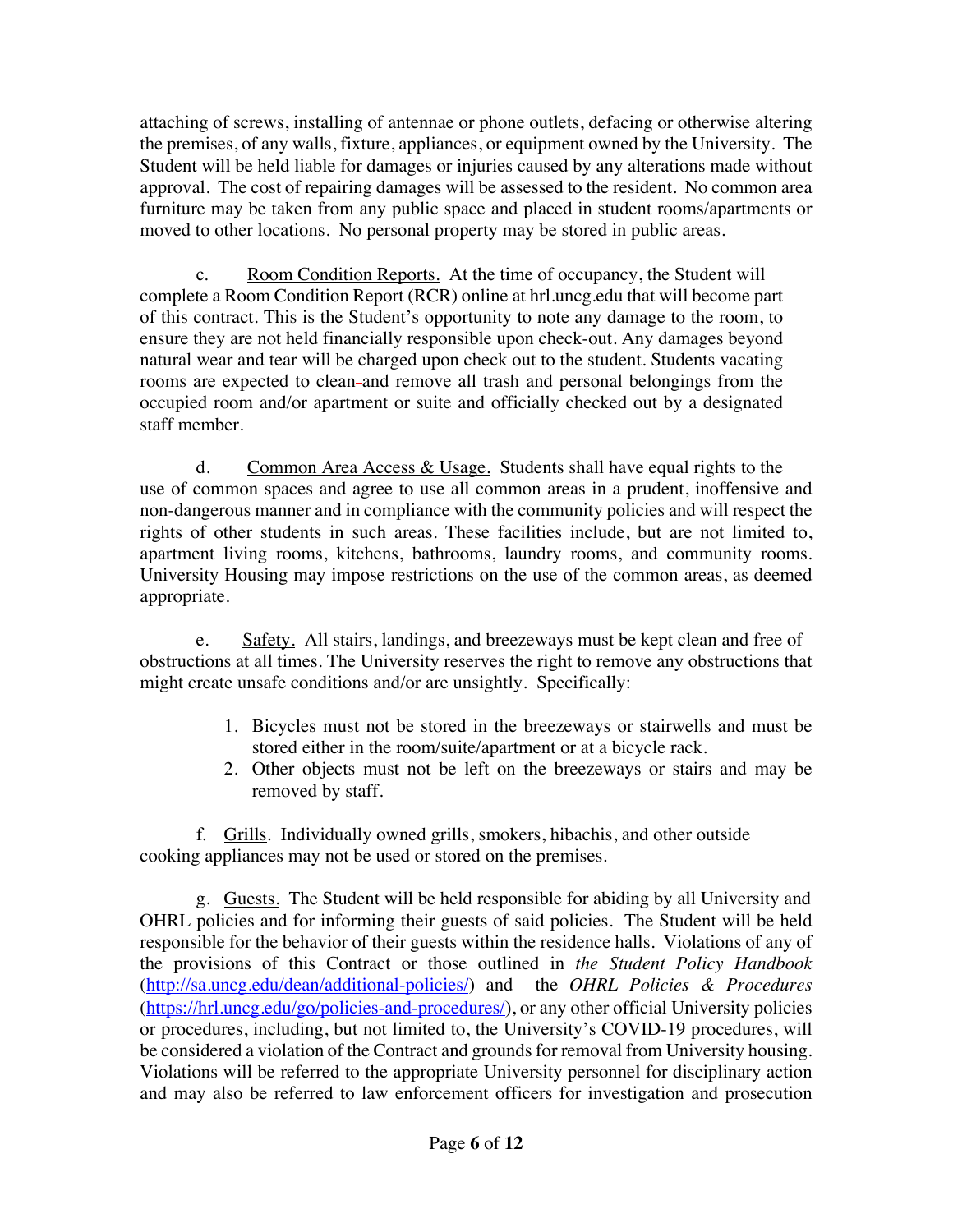under applicable criminal laws.

15. Room Entry. The University reserves the right to enter any room, without notice to the occupant(s), for the purposes of inspection, improvement, repair, and maintenance of any issues posing, or potentially posing, a risk to the health and safety of residents or structural or mechanical soundness of the room or residence hall, or to control the rooms in the event of an epidemic, pandemic, or emergency when there is reason to believe that the occupants of the room are in serious physical or psychological distress, or for any other purpose in accordance with the law or the University's policies or procedures. Every effort shall be made to ensure that at least one (1) occupant is present, or afforded the opportunity to be present, during any such entry. In the event exigent circumstances do not warrant notification to the occupant(s), a resident advisor/coordinator or other staff member will accompany those entering the room.

16. Room Checkout. When departing from the Student's residence hall assignment, whether at the end of the Contract or during the academic year as a result of academic or disciplinary processes, the Student must perform certain checkout procedures. Failure to properly checkout as prescribed may result in a penalty charge, plus appropriate charges for any keys not returned.

17. Room Change. Room assignments may be changed, canceled, or terminated by the University in the interest of safety, order, health, maximum use of facilities, or disaster after due notice to the Student. The Student may appeal, in writing, to the Director of Housing and Residence Life within (48) forty-eight hours of such notice.

## 18. Termination.

a. The University reserves the right to terminate this Contract and take possession of the room at any time for breach or violation of the terms of this Contract, applicable community standards (including the \_Housing & Residence Life Policies & Procedures and/or the UNCG Student Code of Conduct; the University also reserves the right to terminate this Contract and take possession of the room at any time for reasons of order, health, safety, discipline, academic deficiency, disciplinary suspension or dismissal, or when the resident demonstrates disruptive behavior. Further, the University, in its sole discretion, may terminate this Contract immediately (1) for nonpayment, (2) for failure to abide by the terms of occupancy described in this Contract; (3) for disciplinary reasons, including any violation of the Student Code of Conduct and/or failure to provide truthful and complete information on any application for admission to the University or for housing; or (4) upon your suspension, expulsion or withdrawal from the University, for any reason.

b. The University may also, at its discretion, terminate this Contract for on-campus housing when the University has reasonable cause to believe that a Student presents an risk to the health or safety of residential community and that the best interests of the University and/or a Student, and/or other students, would be served by cancellation of this Contract, including but not limited to incidents where a Student has been charged or convicted of a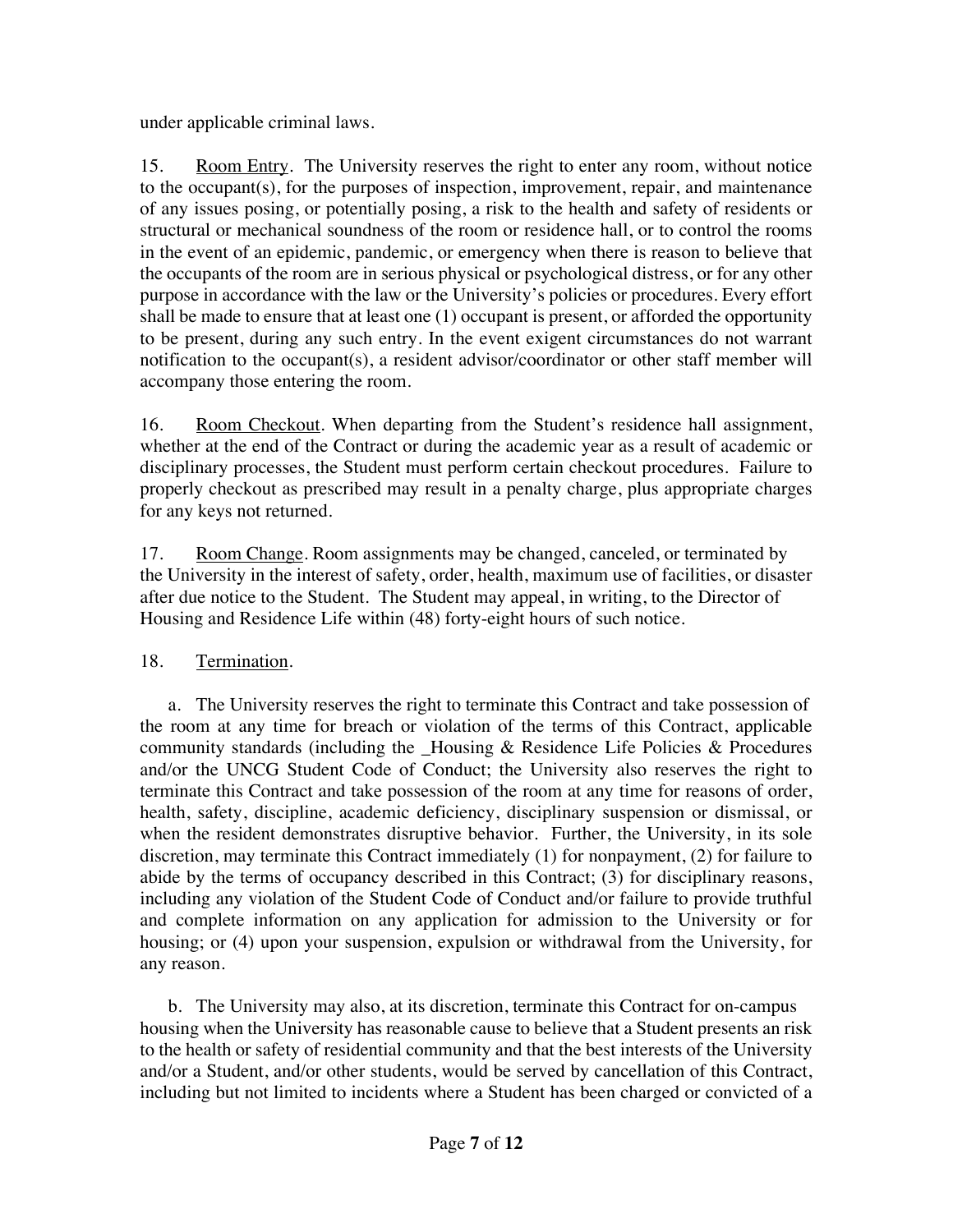felony or other crime that represents a danger to the safety or well-being of the community residents. Likewise, if the University becomes aware that you have a record of criminal charges or conviction(s) or other actions indicating that you engaged in behavior(s) that could pose a risk to the safety or health to person or property and/or could be injurious or disruptive to the residence hall community or the living-learning environment, the University may terminate this Contract. The University reserves its right to terminate this Contract based on conduct that is the subject of criminal charges, regardless of when the related criminal proceedings take place and/or the final results of those criminal proceedings.

c. The University retains the right to impose an interim suspension from the residence hall pending judicial action in such instances. The Student shall vacate the residence hall within 48 hours from the time of the Student's official withdrawal or suspension, unless an imminent health or safety emergency requires immediate removal from the residence hall.

d. No refund of housing charges will be made to the Student if the Student is dismissed, suspended, expelled, breaches this Contract, or otherwise vacates the premises prior to the end of the Term. Refunds, if any, will be available pursuant to the section entitled "Cancellation."

e. The University and Student acknowledge the ongoing possibility that, due to a health or safety emergency, including the COVID-19 outbreak, Student may not be able to occupy campus housing, or Student's use of campus housing facilities may be significantly restricted. Furthermore, during a health or safety emergency, certain companies or staff contracted by the University to provide certain services to campus housing facilities may not be available or may be significantly limited. Notwithstanding anything in this Contact to the contrary, the University may adjust the housing services schedule contained herein, temporarily close, and/or place restrictions on use of housing facilities as necessary in the University's sole discretion to preserve the health and safety of its students and the campus community. Student acknowledges that, in the event of such temporary closures, restrictions, and/or adjustments to the housing services schedule, the University shall not have the obligation to issue a partial refund or credit for such interruptions or adjustments.

f. In the event the University requires Student to vacate campus housing, Student will be responsible for removing all valuable personal items at that time. As determined by the University, in its sole discretion, in the event of an emergency or as may otherwise be necessary or beneficial to protect the health or safety of members of the University community, the University may remove possessions and/or furnishings from housing units for those units to be used for other emergency purposes. The University will not be responsible for loss or damage to Student's personal items that must be moved and stored in such instances.

19. University Policies and Procedures. The University policies and procedures pertaining to the OHRL, as well as any written revisions thereto as may be periodically instituted by the University, are incorporated herein and made a part of this Contract. (See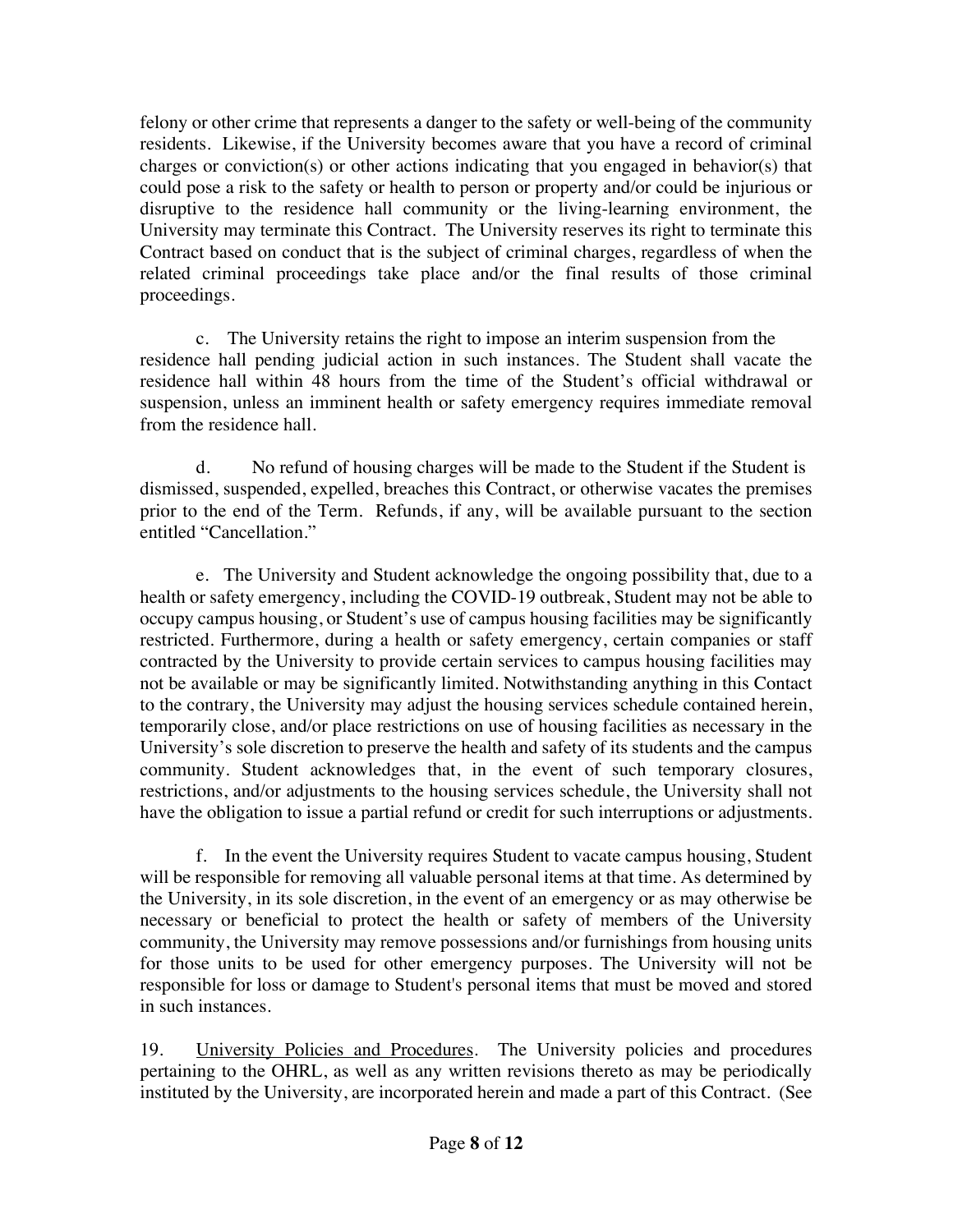*Policies For Students (http://sa.uncg.edu/dean/additional-policies )* and "Policies & Procedures" at https://hrl.uncg.edu/go/policies-and-procedures/). In the event of a conflict between the policies and procedures as they appear in the above named publications and the terms of this contract, the provisions of this contract shall take precedence.

- 21. Cancellation.
	- a. Cancellation Before Occupancy.
		- 1. Returning students.<sup>1</sup>

(a). The following cancellation terms and conditions apply to Students who will return to housing for the Fall 2021 Semester and who receive a room assignment on or prior to May 1, 2021:

- (i) Cancellation of this contract, for any reason, prior to May 1, 2021, will result in forfeiture of the Pre-Payment.
- (ii) Cancellation of this contract, for any reason, from May 2, 2021 through May 31, 2021 will result in forfeiture of the Pre-Payment or a \$200 liquidated fee if the prepayment was waived.
- (iii) Cancellation of this contract, for any reason, from June 1, 2021 through July 1, 2021, will result in forfeiture of the Pre-Payment and an additional liquidated fee of \$250 to be placed on the student's account.
- (iv) Cancellation of this contract, for any reason, after July 2, 2021 will result in forfeiture of the Pre-Payment and an additional liquidated fee of \$500 to be placed on the Student's account.

(b). The following cancellation terms and conditions apply to Students who will return to housing for the Fall 2021 Semester and who receive a room assignment after July 1, 2021:

- (i) Cancellation of this contract, for any reason, within (5) five business days of receiving a room assignment, will result in forfeiture of the Pre-Payment.
- (ii) Cancellation of this contract, for any reason, more than (5) five business days after receiving a room assignment will result in forfeiture of the Pre-Payment and a liquidated fee of \$500 to be placed on the student's account.
- 2. New Students.<sup>2</sup>

(a). *FALL SEMESTER*

(i) The following cancellation terms and conditions apply to Students who will live in housing commencing the Fall 2021 Semester and who receive a room assignment on or prior to

<sup>&</sup>lt;sup>1</sup> "RETURNING" means that the student lived in Student Housing the previous academic semester—not counting summer.

<sup>2&</sup>quot;NEW" means that the student did not live in Student Housing the previous academic semester—not counting summer.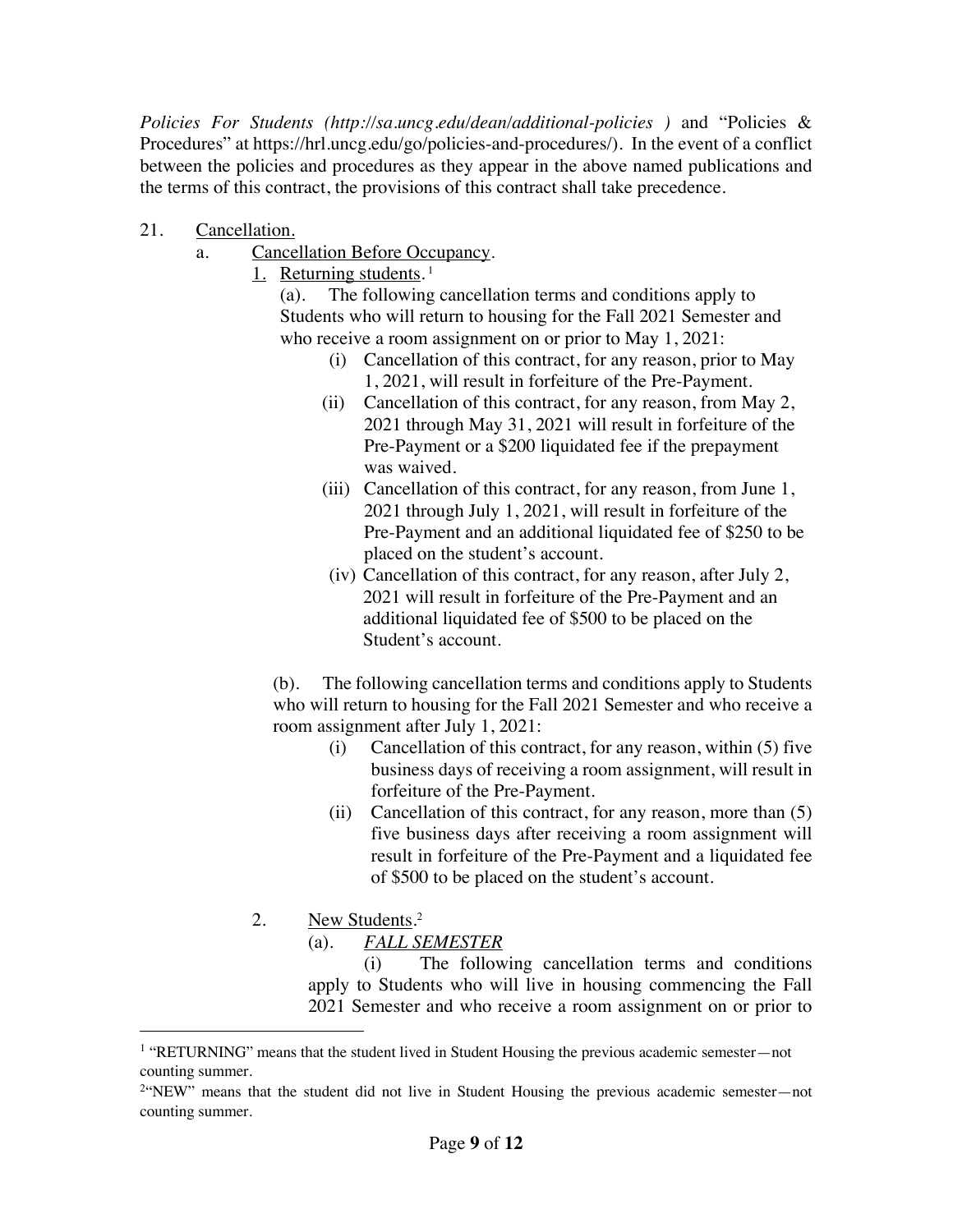July 5, 2021:

(a) Cancellation of this contract, for any reason, prior to July 5, 2021, will result in forfeiture of the Pre-Payment.

(b) Cancellation of this contract, for any reason, after July 12, 2021 will result in forfeiture of the Pre-Payment and an additional liquidated fee of \$500 to be placed on the Student's account.

(ii) The following cancellation terms and conditions

apply to Students who will live in housing commencing the Fall 2021 Semester and who receive a room assignment after July 5, 2021:

(a)Cancellation of this contract, for any reason, within (5) five business days of receiving a room assignment, will result in forfeiture of the Pre-Payment.

(b)Cancellation of this contract, for any reason, more than (5) five business days after receiving a room assignment will result in forfeiture of the Pre-Payment and a liquidated fee of \$500 to be placed on the student's account.

(iii) New students who have never attended the University and who cancel their admittance and/or enrollment with the University and cancel their housing application with the OHRL before August 1, 2021 will forfeit the Pre-Payment.

## (b)*. SPRING SEMESTER*

Cancellation of this contract, for any reason, more than (5) five business days after receiving a room assignment will result in a Liquidated Fee of \$500 to be placed on the student's account.

## (c)*. SUMMER SESSIONS*

Cancellation of this contract, for any reason, more than (5) five business days after receiving a room assignment will result in a Liquidated Fee of \$250 to be placed on the student's account.

## b. Cancellation after Occupancy.

1. Leave Housing Assignment but Still Remain a Student at UNCG: Students who have commenced occupancy in University residence halls will be held responsible for fulfilling their obligation under this Contract. "Occupancy" commences upon issuance of the room key to the student. **A residence hall Student who withdraws from University housing after occupancy commences while**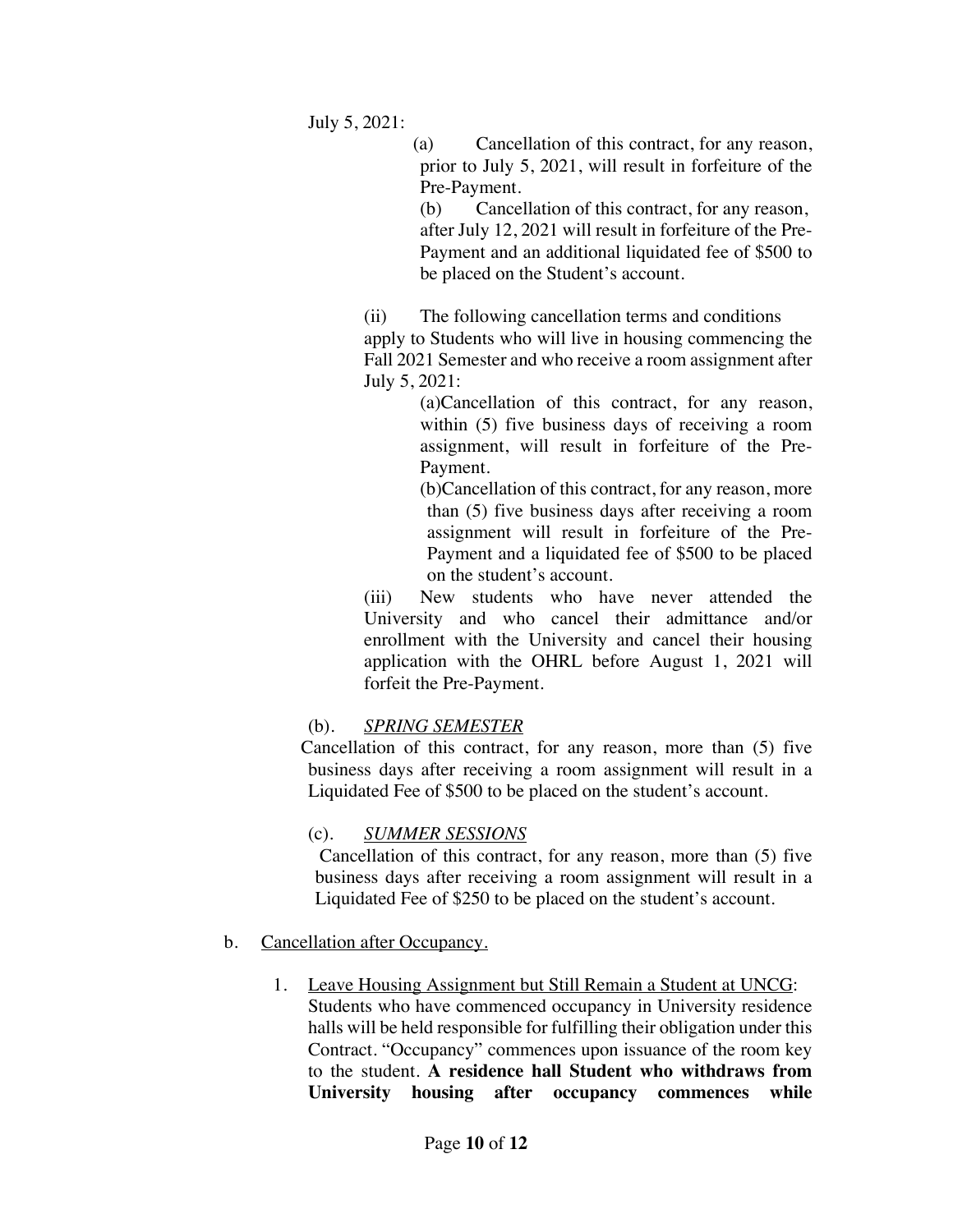**remaining a Student at the University will be obligated to pay in full for the contract Term.** 

- 2. Withdraw or Leave the University: Students who withdraw from the University, for any reason, will be charged, on a percentage basis, in accordance with the University refund policy, as outlined in both the Undergraduate Bulletin (http://web.uncg.edu/reg/Bulletin/Current/Default.aspx) and the Graduate Bulletin (http://www.uncg.edu/grs/bulletin). Additionally, the Student will forfeit the non-refundable prepayment. The date that the room key is returned to OHRL by the Student is the date by which the Student will be officially noted as having moved out of the room. This return of key date is important if a housing refund is anticipated. Students who withdraw from or leave the University must complete check out procedures and vacate the residential facility within (48) forty-eight hours of the date indicated by the OHRL. **Students must officially cancel their housing contract with the OHRL; no other office on campus can release you from your housing contract except the OHRL.**
- 3. Graduation from UNCG: If the Student graduates during the Contract Term, the Contract shall be terminated. Students graduating during the Contract Term must complete and submit to OHRL a withdrawal form by November 15, 2021.
- 4. Teach or Co-Op Outside Guilford County: If the Student is required to teach or co-op outside of Guilford County, during the contract Term, the contract may be terminated by the Student and/or the University. Students required to teach or co-op outside of Guilford County during the contract Term and who decide to withdraw from housing must complete and submit to OHRL a withdrawal form by November 15, 2021. In addition, formal documentation from the student's academic instructor verifying the placement and nature of the teaching or co-op experience will be required to be submitted to the OHRL.

c. Request a Waiver for Cancellation: The Student may seek a waiver regarding cancellation of the housing contract by submitting a petition for waiver to OHRL. The Student should contact Housing & Residence Life for specific information concerning the waiver process. If a waiver is granted, the Student will be charged rent, on a percentage basis, in accordance with the University refund policy. Additionally, the Student will forfeit the Pre-Payment and will be assessed a \$500 cancellation fee.

22. Indemnification and Enforcement Costs. Student agrees to indemnify and hold harmless the University and its Trustees, agents and employees from all liabilities, losses,